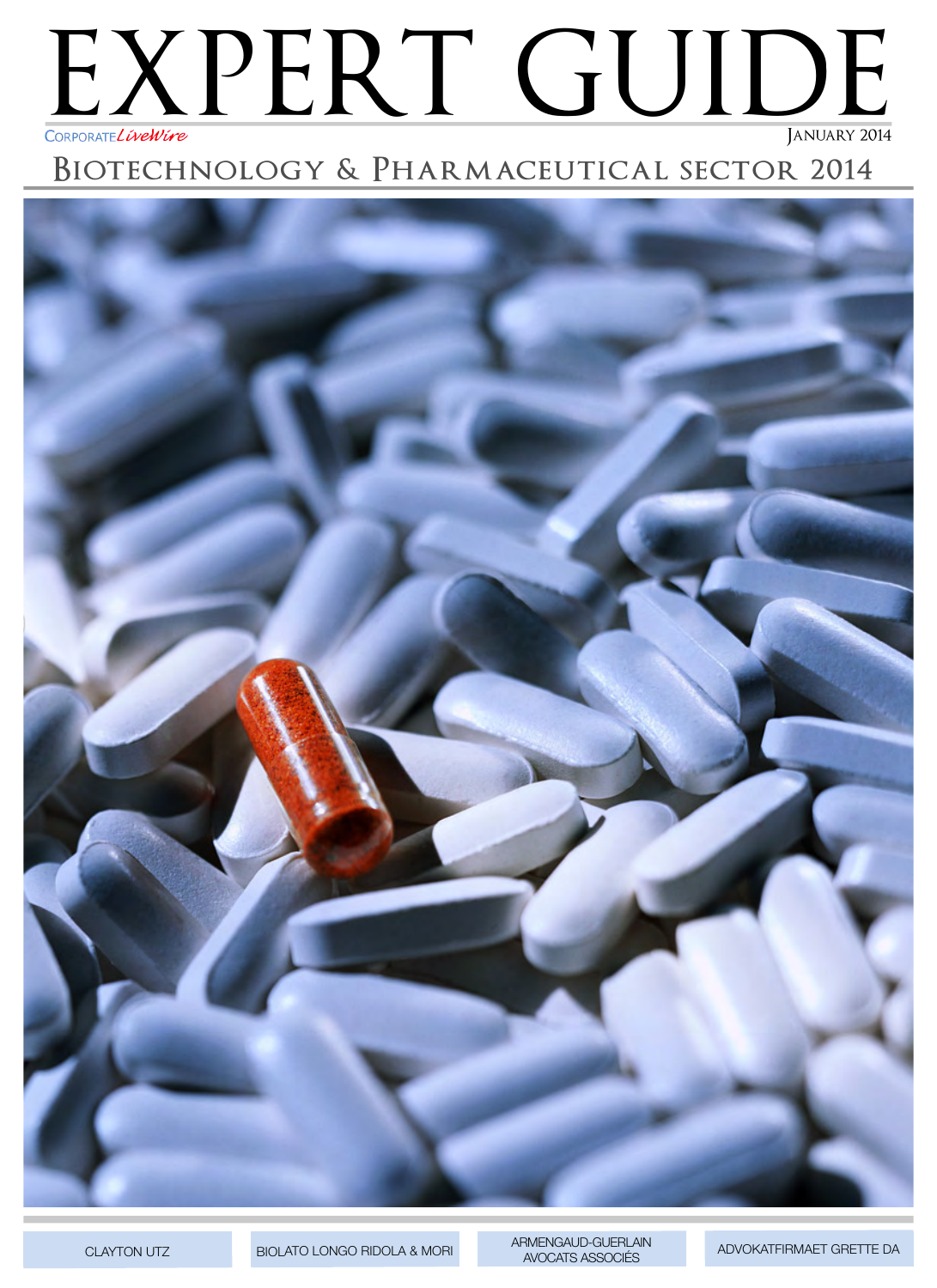he past year was quite dense with regards to international protection of pharmaceutical products in Europe, with several crucial rulings from the European Court of Justice on referrals from member states jurisdictions. The past year was quite dense process, did not automatically grant adjuvant is not considered an 'active with regards to international patent protection on the product.<br>
protection of pharmaceutical On the one hand, this r



## Catherine Mateu

Starting with a regional point of view, on July 18 2013 (C-414/11), the European Court of Justice ruled that TRIPs provisions regarding patentability fell



process, did not automatically grant patent protection on the product. On the one hand, this ruling is quite revolutionary on its findings on the exclusive competence of the European Union that preclude member states competence on the TRIPs agreement and on its

> direct effect. On the other hand with regards to material law, this ruling is not surprising and follows the trend found in WTO Panel Reports rendered in cases WT/DS79/R

(European Communities v. India) and WTO/DS114R (European Community v. Canada).

In the specific matter of supplementary protection certificate (here-after SPC), the European Court of Justice issued four rulings have a significant impact in law and practice.

First, on 14 November 2013 (C-210/13), the Court held that, just as an

ingredient' within the meaning of provisions protecting SPCs, a combination of two substances, namely an active ingredient having therapeutic effects on its own and an adjuvant that, while enhancing those therapeutic effects, has no therapeutic effect on its own, does not fall within the definition of 'combination of active ingredients' within the meaning of provisions protecting SPCs.

Also on 14 November (C-617/12), the Court ruled that an administrative authorisation issued for a medical product by the Swiss Institute for Medicinal Products (SwissMedic), which is automatically recognized in Liechtenstein, must be regarded as the first authorisation to place that product in the European Economic Area market, where that authorisation predates marketing authorisations issued for the same medicinal product, either by the European Medicines Agency (EMA), or by the competent authorities of European Union Member States. This is in examination of the data, or that the Swiss authorisation was suspended by the Swiss Institute for Medicinal Products and subsequently reinstated only when the holder of the authorisation submitted additional data, were considered irrelevant. More recently, the European Court of Justice ruled on December 12, 2013, (case C-484/12), on the basis of a basic patent and a marketing authorisation for a medical product consisting of a combination of several active ingredients, that a patent holder who has obtained an



accordance with the requirements laid down in Directive 2001/83/EC of the European Parliament and of the Council of 6 November 2001, on the Community code relating to medical products for human use, and with the requirements of the Republic of Iceland and the Kingdom of Norway. The facts that, on the basis of similar clinical data, the European Medicines Agency, unlike the Swiss authority, refused to grant a marketing authorisation for the product at the conclusion of its

## **Legal Developments In the Pharmaceutical Sector In Europe** By Catherine Mateu

c.mateu@armengaud-guerlain.com +33 01 47 54 01 48